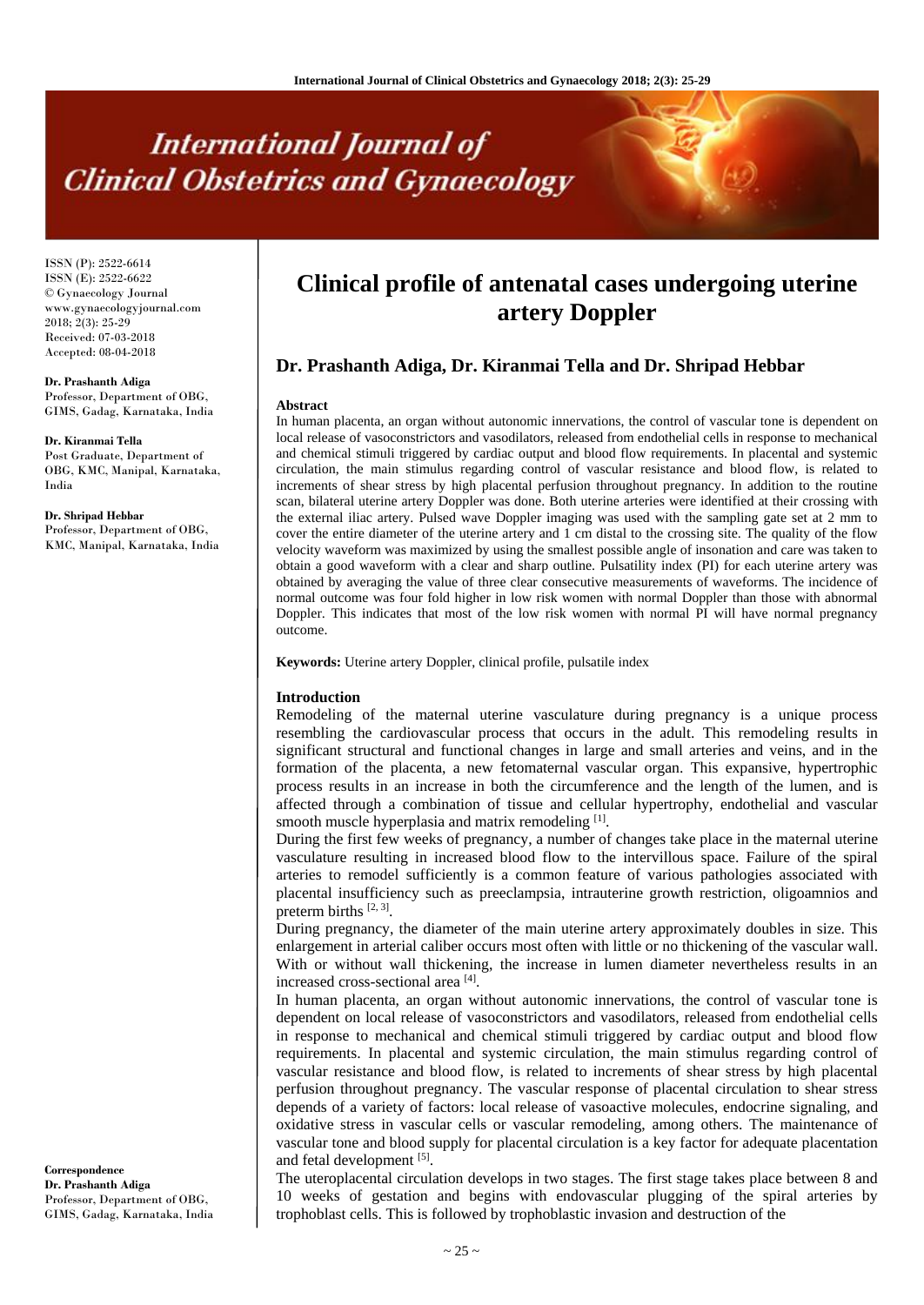musculoelastic media of the intra-decidual segments of the spiral arteries. The second stage occurs between 14 and 16 weeks, and involves trophoblastic invasion of the spiral artery segments in the inner third of the myometrium [6].

Impaired trophoblast invasion into the spiral arteries has been related to abnormal uterine artery blood flow. A normal trophoblastic invasion results in a physiological decrease of resistance of the uterine artery. In the absence of trophoblast invasion the decrease of resistance does not occur. Hence, measurement of blood flow in the uterine artery is used in order to find pregnancies complicated by fetal growth restriction and preeclampsia<sup>[7]</sup>.

An early preeclampsia could be predicted with the use of both Doppler measurements and a combination of several biomarkers. Apparently, screening of women with risk factors was actually less successful than screening of low-risk individuals<sup>[8]</sup>.

R. Napolitano *et al* were studied with the objective of firsttrimester Doppler studies have reported that the lower uterine artery (UtA) resistance index (RI) is better for the prediction of pre-eclampsia (PE) than is either the mean or higher indices and to determine if this relationship is true in the second trimester. They concluded that performance of UtA-RI in predicting PE is no different for the lower, higher or mean RI of the two UtAs. The most likely explanation for the discrepancy with firsttrimester studies is that the placental-side effect on Doppler indices may change with advancing gestational age and progressive trophoblast development and invasion.

#### **Methodology**

The study population consisted of pregnant women between 18 – 20 weeks of gestation with viable pregnancy. Using probability of Type 1 error ( $\alpha$ ) as 0.05(5%) and power of test (1β) as 0.9 (90%), with an expected overall incidence of obstetric complications of 15 percent among those with abnormal Doppler i.e. with unilateral increase in PI value of >1.5 and the mean PI <1.5 and 5 percent in those with normal Doppler. To reject the null hypothesis that pregnancy outcome will be the same among women with normal and abnormal Doppler, minimum of 200 women need to be studied.

In addition to the routine scan, bilateral uterine artery Doppler was done. Both uterine arteries were identified at their crossing with the external iliac artery. Pulsed wave Doppler imaging was used with the sampling gate set at 2 mm to cover the entire diameter of the uterine artery and 1 cm distal to the crossing site. The quality of the flow velocity waveform was maximized by using the smallest possible angle of insonation and care was taken to obtain a good waveform with a clear and sharp outline. Pulsatility index (PI) for each uterine artery was obtained by averaging the value of three clear consecutive measurements of waveforms.

Based on the reference ranges for uterine artery pulsatility index (PI), proposed by Gomez O<sup>[6, 8]</sup> et al in 2008, in the present study cut off 1.5, upper limit of normal (above  $95<sup>th</sup>$  percentile) had been taken into consideration as abnormal uterine artery Doppler.

#### **The following uterine artery Doppler values were taken as abnormal**

- $\bullet$ If unilateral uterine artery pulsatility index was >1.5 but with Mean Pulsatility Index <1.5
- Women were subdivided based on placental location to central and lateral groups and the outcome among both groups were analysed.
- $\bullet$ In cases with unilaterally abnormal uterine artery Doppler and lateral placenta whether it ipsilateral or contralateral was noted.
- The outcome was separately studied in ipsilateral and contralateral abnormal uterine Doppler and the results were analysed.
- All ultrasound information were documented and were not available to the Clinicians who managed the pregnancy.
- Pregnancy was managed as per the standard obstetric protocol. Patients in the study group were not managed separately from controls.
- The recruited patients were followed up till the end of pregnancy. Pregnancy outcomes were assessed withfetal and maternal outcomes.

#### **Fetal/Neonatal Outcomes**

- Second trimester Abortion Spontaneous fetal loss before viability (28 weeks of gestation)
- Still births- Death of a fetus weighing 500g or more, or of 28 weeks gestation or more, if weight is unavailable
- Preterm Birth Preterm birth was defined as delivery after 28weeks but before 37 completed weeks of gestation.
- Neonatal mortality– Death of neonate in first 1 month of life
- $\bullet$ Intrauterine Growth Restriction (IUGR) - Birth weight below 10th percentile for the gestational age
- NICU admissions> 24 hours along with any of the following:
- Acidosis Cord blood pH <7.2
- Respiratory Distress Syndrome (RDS)
- Assisted Respiratory support requirement of CPAP (Continued Positive Airway Pressure) and ventilatory support
- Low APGAR at 5 mins <7

### **Maternal Outcomes**

- Gestational Hypertension- Defined as blood pressure >140/90 mm of Hg after 20 weeks period of gestation with no proteinuria, blood pressure returns to normal in less than 12 weeks postpartum. (NHBEP: working group report on high blood pressure)
- Preeclampsia- Defined as pregnancy specific syndrome characterized by blood pressure >140/90 mm of Hg after 20 weeks period of gestation with proteinuria > 300mg/24 hrs or 1+ on a random urine analysis by dipstick. (NHBEP: working group report on high blood pressure)
- Early onset preeclampsia- Onset of preeclampsia before 34 weeks of gestation.
- Late onset preeclampsia- Onset of preeclampsia after34 weeks of gestation.
- Superimposed Preeclampsia On Chronic Hypertension:
- New-onset proteinuria 300 mg/24 hours in hypertensive women but no proteinuria before 20 weeks' gestation
- A sudden increase in proteinuria or blood pressure or platelet count < 100,000 in women with hypertension and proteinuria before 20 weeks' gestation (NHBEP: working group report on high blood pressure)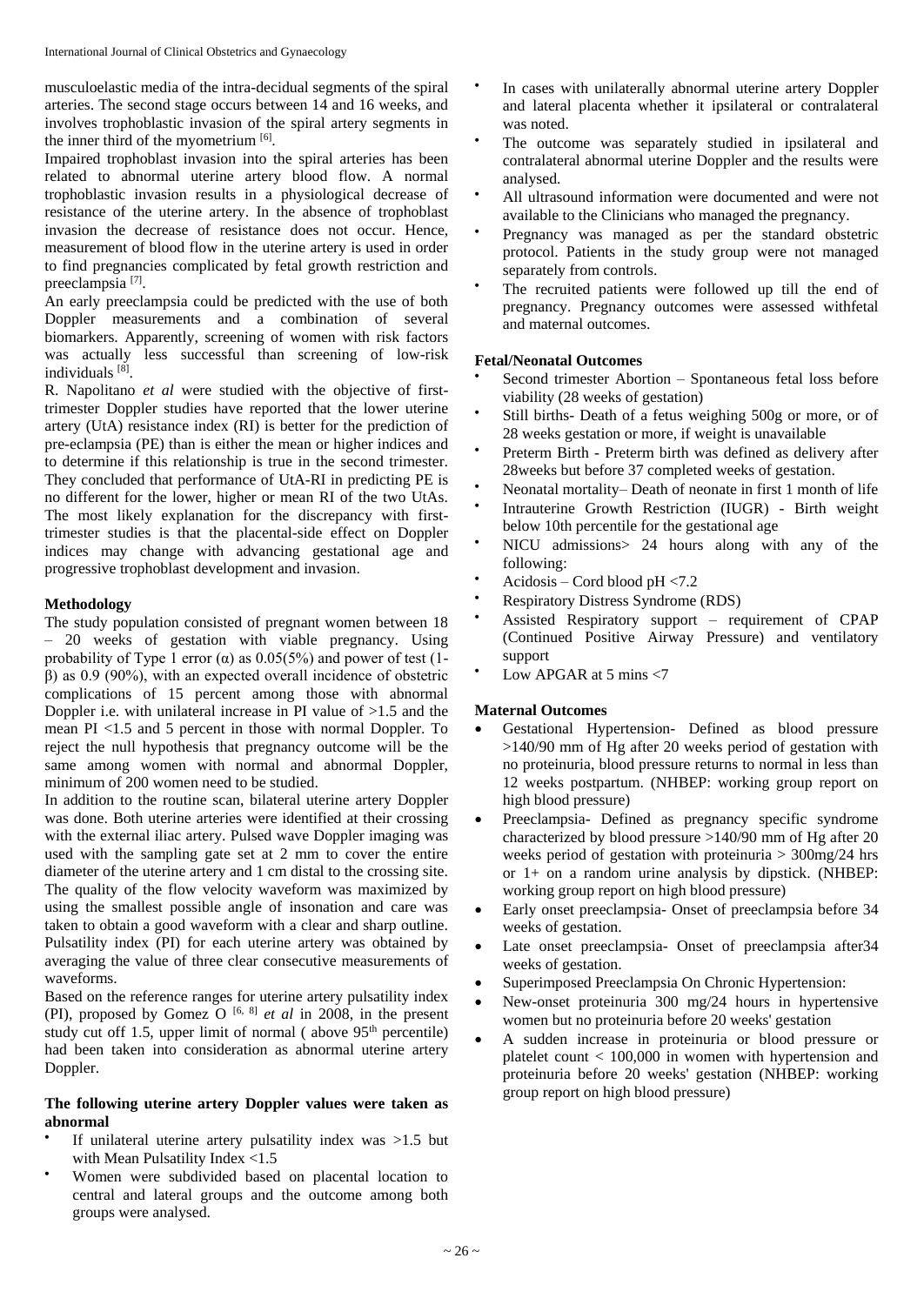#### **Results**

**Table 1:** Demographic Characteristics

| <b>Characteristics</b>              | <b>Mean</b> ±SD   | Range     |
|-------------------------------------|-------------------|-----------|
|                                     | $(n=343)$         |           |
| Maternal age(in years)              | $28.63 + 3.704$   | $20 - 41$ |
| Gestational age at Doppler sampling | $18.48 \pm 0.666$ | 18-20     |
| (in weeks)                          |                   |           |
| Primigravida                        | 197(57.43%)       |           |
| Multigravida                        | 146(42.56%)       |           |

The study population involved relatively more number of primigravida. In this study, primigravida were 57% and multigravidae were 43%. Multigravidae included in the study were up to 4<sup>th</sup> gravida with previous history of abortions or intrauterine death or neonatal death or good outcome, were studied.

The mean age of the study population was 28.63±3.704years and women with age ranging from 20- 41 years were included in the study. Mean gestational age at the time of uterine artery Doppler sampling was found to be 18.48±0.668 weeks.

Table 2: Correlation of cases with parity status

|                                       | <b>Uterine A. Doppler</b> |            | <b>Uterine A. Doppler</b> |  |
|---------------------------------------|---------------------------|------------|---------------------------|--|
| Parity $n$ $\left(\frac{9}{6}\right)$ | Abnormal $(PI > 1.5)$     |            | Normal $(PI < 1.5)$       |  |
| $343(100\%)$                          | n (% )                    |            | $\mathbf{n}(\%)$          |  |
|                                       | 122                       | (35.56)    | 221 (64.43)               |  |
| Primigravida                          |                           |            |                           |  |
| 197(57.43)                            |                           | 63(51.63%) | 134(60.63%)               |  |
| Multigravida                          |                           |            |                           |  |
| 146(42.56)                            |                           | 59(48.36%) | 87(39.36%)                |  |

Presences of other risk factors have been evaluated and enumerated. Autoimmune pathology for recurrent pregnancy loss like Antiphospholipid syndrome was ruled out. Both the groups (Primigravida and multigravida) showed almost equal number of abnormal Doppler studies.

**Table 3:** Risk profile of the cases

| 1. Risk factors in previous pregnancy | $n = 60$ |
|---------------------------------------|----------|
| Previous abortions/IUD/NND            | 26       |
| Previous history of IUGR              | 11       |
| Hypertensive disorders                | 23       |
| 2. Risk factors in present pregnancy  | $n = 13$ |
| Gestational Diabetes on medication    | 10       |
| Overt Diabetes on treatment           |          |
| Dermatomyositis                       |          |

Rest of the 270 cases (78.71%) was at low risk for developing the adverse pregnancy outcome.

Bilateral uterine artery Doppler was done between 18 – 20 weeks of gestation and Pulsatility index (PI) of individual uterine arteries and the mean PI were noted. At the same time, placental location was also noted.

**Table 4:** Correlation of risk status with uterine artery Doppler

| <b>Uterine artery Doppler</b> |                               |                    |
|-------------------------------|-------------------------------|--------------------|
| <b>Pulsatility index</b>      | Risk status, n (%), 343 (100) |                    |
| (Uterine A. PI)               |                               |                    |
| $n$ (%)                       | High risk                     | Low risk           |
|                               | Pregnancy                     | Pregnancy          |
|                               | n (%) 73(21.28)               | $n$ (%) 270(78.71) |
| Uterine A. Doppler            | 51 (69.86)                    | 71 (26.29)         |
| Abnormal $(PI > 1.5)$         |                               |                    |
| 122(35.56)                    |                               |                    |
| Uterine A. Doppler            | 22(30.1)                      | 199 (73.70)        |
| Normal $PI < 1.5$             |                               |                    |
| 221 (64.43)                   |                               |                    |

Expecting the higher incidence of obstetric complications in the high risk pregnancy, the efficacy of unilaterally increased pulsatility index in the second trimester as a screening tool was evaluated and the results were compared to those of low risk pregnancy.

In the study population, the percentage of unilaterally increased pulsatility index with high risk pregnancy was 2.6 fold higher than those of women with unilaterally increased pulsatility index and with low risk pregnancy.

| High Risk pregnancy n (%) 73(21.28)    |                                                 |                     |         |
|----------------------------------------|-------------------------------------------------|---------------------|---------|
| <b>Pregnancy</b>                       | <b>Uterine A. Doppler</b><br>Uterine A. Doppler |                     | P value |
| outcome $n$ $\left(\frac{9}{6}\right)$ | Abnormal $(PI > 1.5)$                           | Normal $(PI < 1.5)$ |         |
|                                        | $n$ (%) 51 (69.86)                              | $n$ (%) 22 (30.13)  |         |
| Adverse                                | 40(78.43)                                       | 4(18.18)            |         |
| pregnancy                              |                                                 |                     |         |
| outcome                                |                                                 |                     |         |
| 44(60.27)                              |                                                 |                     |         |
| Normal                                 | 11(21.56)                                       | 18(81.81)           | 0.000   |
| pregnancy                              |                                                 |                     |         |
| outcome                                |                                                 |                     |         |
| 29(39.72)                              |                                                 |                     |         |

Table 5: Distribution of cases among High Risk pregnancy

\*Chi Square test (Significant p value < 0.05)

High risk women with unilateral increased pulsatility index had 3.6 fold higher incidence of adverse pregnancy outcome than those with normal pulsatility index. Eleven women had normal pregnancy outcome with unilateral PI >1.5. Four of them had overt diabetes. Eleven women had normal pregnancy outcome with unilateral  $PI > 1.5$ . This perhaps may be explained by the presence of diabetes which could have masked the occurrence of IUGR.

Eighteen women of high risk pregnancy were started on aspirin

prophylaxis around 6 to 8 weeks of gestation. Four of them still had abnormal Doppler but with normal outcome. Remaining ten women who were on aspirin had normal Doppler and had normal pregnancy outcome.

Four women developed Gestational hypertension at 37 weeks inspite of having normal PI on Doppler. This could be due to the failure of placental function at term due to atherosclerosis of the placental vasculature.

High risk women with normal pulsatility index in second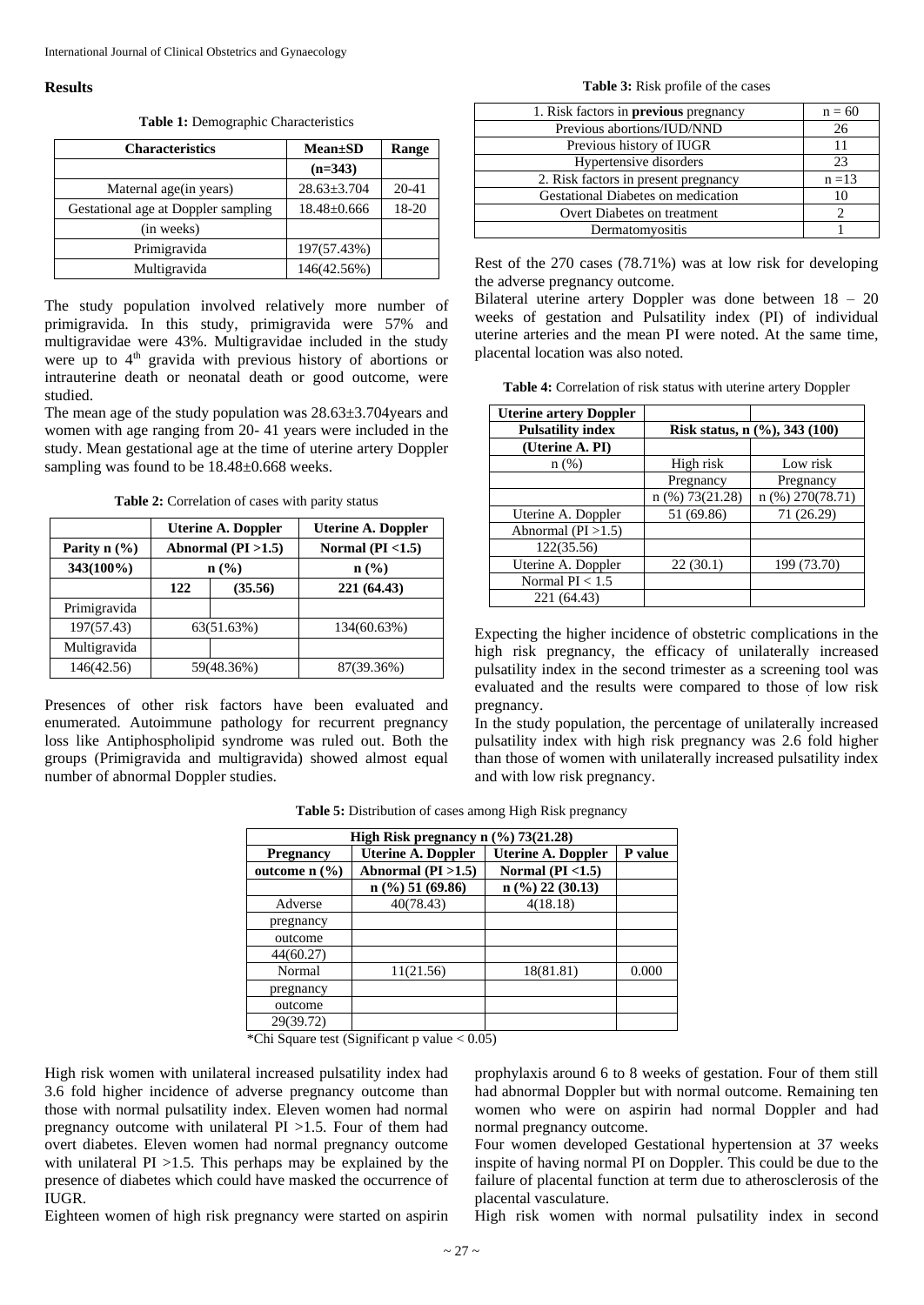trimester Doppler had four fold less incidence of adverse pregnancy outcome than those with unilaterally increased pulsatility index. Most of the women with normal PI had normal pregnancy outcome.

The above results from table 7, were suggestive of statistically significant association of unilaterally increased uterine artery Pulsatility index of second trimester in the prediction of adverse pregnancy outcome in high risk women (*p<*0.001).

They also indicate the higher sensitivity (90.91%) with 95% confidence interval (CI) of 78.33% to 97.47%] of abnormal Doppler in screening high risk pregnancies for adverse outcome. This suggests that abnormal Doppler in high risk pregnancy has high adverse pregnancy outcome.

**Table 6:** Distribution of cases among low risk pregnancy

| Low Risk pregnancy, n (%) 270(78.71) |                           |                           |       |
|--------------------------------------|---------------------------|---------------------------|-------|
| <b>Pregnancy</b>                     | <b>Uterine A. Doppler</b> | <b>Uterine A. Doppler</b> | P     |
| outcome                              | Abnormal $(PI > 1.5)$     | Normal ( $PI < 1.5$ )     | value |
| $n$ (%)                              | $n$ (%)                   | $n(\%)$                   |       |
|                                      | 71 (26.29)                | 199 (73.70)               |       |
| Adverse                              | 57(80.28)                 | 37(18.59)                 |       |
| pregnancy                            |                           |                           |       |
| outcome                              |                           |                           |       |
| 94(34.81)                            |                           |                           | 0.000 |
| Normal                               | 14(19.71)                 | 162(81.40)                |       |
| pregnancy                            |                           |                           |       |
| outcome                              |                           |                           |       |
| 176(65.18)                           |                           |                           |       |

\*Chi Square test (Significant p value  $< 0.05$ )

Low risk women with unilateral increased pulsatility index had four fold higher incidence of adverse pregnancy outcome than those with normal pulsatility index.

Twenty three patients developed gestational hypertension 36 weeks and one had preeclampsia at 36+weeks. This might be the result of the atherosclerotic changes in the placental vasculature leading to its failure of utero-placental function at term. This indicates that most of the low risk women with normal PI will have normal pregnancy outcome. As the unilateral increase in PI is only a screening test, but not diagnostic test. It will have its own limitations per se.

The incidence of normal outcome was four fold higher in low risk women with normal Doppler than those with abnormal Doppler. This indicates that most of the low risk women with normal PI will have normal pregnancy outcome.

These results were suggestive of statistically significant association of unilaterally increased uterine artery Pulsatility index of second trimester in the prediction of adverse pregnancy outcome in low risk women.

Above data suggestive of higher specificity (92.05%) with 95% confidence interval (CI) of 87.01% to 95.58%] of unilateral increased pulsatility index among low risk pregnancies and also the strong association of unilateral increased pulsatility index with adverse pregnancy outcome that was statistically significant  $(p < 0.001)$ .

#### **Discussion**

Trophoblastic invasion plays a significant role in the development of the feto-placental unit. Normal and progressive development of placental circulation is associated with normal pregnancy outcome. Inadequate trophoblastic invasion leads to increased impedance in spiral artery that lead to uteroplacental insufficiency and placental ischaemia. This can be demonstrated through adverse pregnancy outcome in the form of maternal,

fetal or neonatal outcome.

Obstetric disorders that can result from utero-placental insufficiency are gestational hypertension, preeclampsia, abruption, eclampsia, intrauterine growth restriction, preterm deliveries or still birth.

The impairment of this physiological process is associated with increased vascular resistance and increased impedance to blood flow and ultimately affects blood flow to the placenta. These sequences of events precede the onset of complications. This process commences in the first trimester and ends in second trimester.

Because of the heterogeneity of the etiology of complications like pre-eclampsia, fetal growth restriction, preterm labour and stillbirth, due to impaired implantation of placenta, there is no uniformity in favour of using uterine artery Doppler. Uterine artery Doppler is a useful modality toevaluate uteroplacental resistance in the second trimester. Accurate prediction of pregnancy outcome is possible at this stage by measuring the increased impedance flow in uteroplacental circulation.

Over the past few years, various studies done by Bower *et al* [9], Papageorghiou AT<sup>[10]</sup>, Groom KM<sup>[11]</sup>, Yu CK et al<sup>[12]</sup> focused on uterine vasculature and its relation to placental insufficiency. Second trimester uterine artery Doppler had been used as a screening tool and has revolutionized the screening tests in prediction of pregnancy outcome.

They used various uterine artery Doppler impedance indices such as resistance index, S/D ratio or Pulsatility index. Very few studies were done using Pulsatility index exclusively as a tool for prediction of pregnancy outcome and there were contradictory results in relation to the same.

In the past, many studies were done to establish correlation between placental pathology and uterine artery Doppler. Murat Akbas et al <sup>[13]</sup> also studied 510 pregnant women between 11-14 weeks and 20-24 weeks and noted strong association between uterine artery Doppler indices and preeclampsia and intrauterine Growth restriction. They correlated Doppler with placental bed biopsies taken at the time of delivery with the criteria that biopsy contains trophoblasts, spiral artery and myometrial component and concluded that there was significant relationship between uterine artery Doppler and placental insufficiency involving defective trophoblastic invasion, atherosis/ thrombosis and luminal obliteration of spiral arteries.

Most of those studies mainly analyzed the indices as a mean of the right and left side values, without taking into account the discordancy of the blood flow between the two sides.

Bellamy *et al*, <sup>[14]</sup> and Mc Donald SD *et al*, <sup>[15]</sup> stated that a screening test that could identify women, early in pregnancy who would develop preeclampsia in the latter half of pregnancy, would allow increased surveillance of those at risk and reduce surveillance for those unlikely to develop the syndrome.

We selected women between 18- 20 weeks for uterine artery Pulsatility index evaluation taking all the above facts into consideration and to evaluate exclusively the early stages of secondary trophoblastic invasion because, as gestational age advances, the uterine artery may adopt to the underlying pathology and also the decrease in impedance to flow may result in normal Doppler values in spite of having the underlying pathology of placental insufficiency.

Among women with lateral placenta, there is observation of increased utero-placental resistance on the side, opposite to that of the placenta, i.e. contralateral side. If the placenta is on the right side, then the resistance in the left uterine artery will be on the higher side. It can be explained by decreased trophoblastic invasion into the vascular bed which is away from the placental